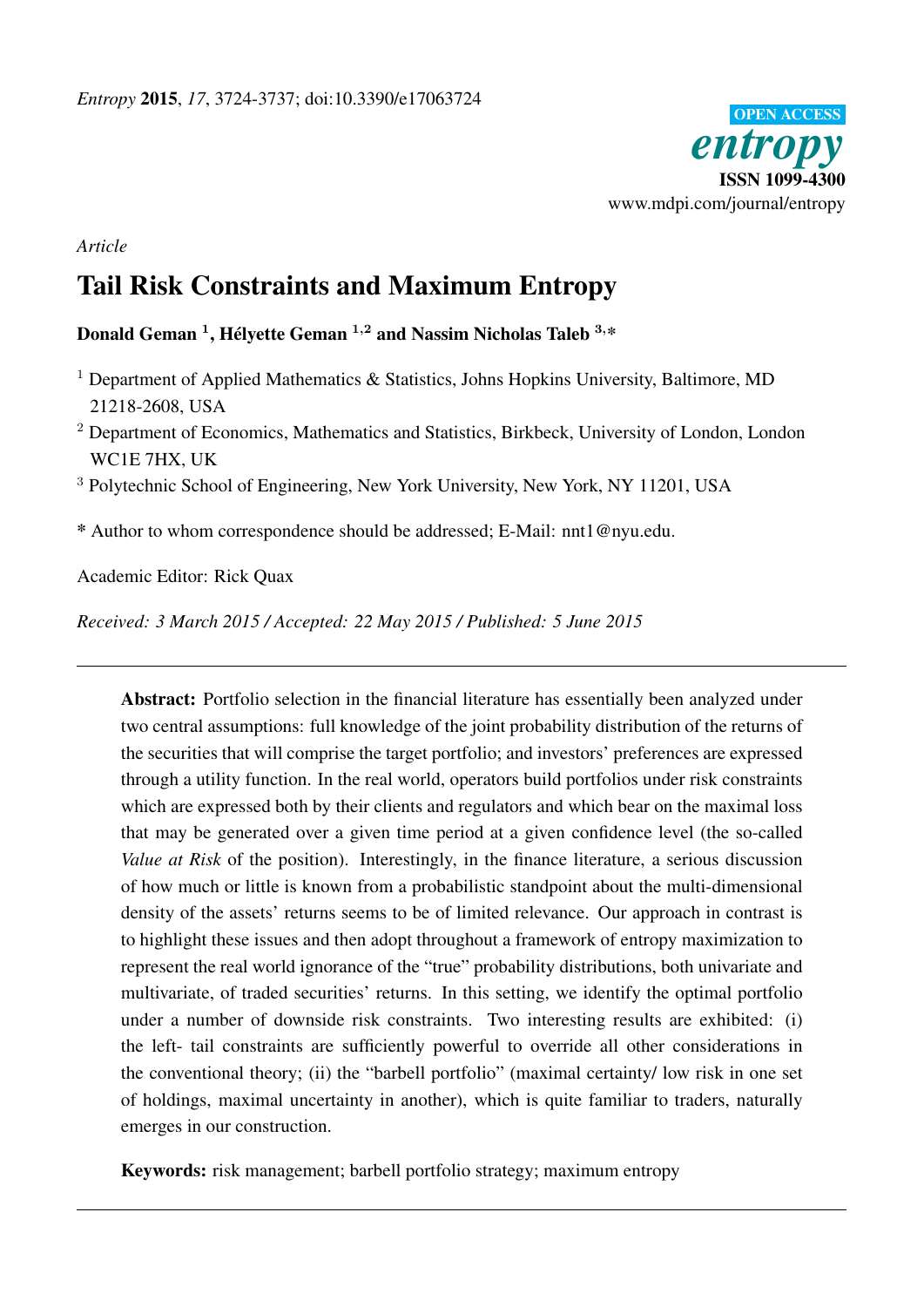## 1. Left Tail Risk as the Central Portfolio Constraint

Customarily, when working in an institutional framework, operators and risk takers principally use regulatorily mandated tail-loss limits to set risk levels in their portfolios (obligatorily for banks since Basel II). They rely on stress tests, stop-losses, value at risk (VaR), expected shortfall (*i.e.*, the expected loss conditional on the loss exceeding VaR, also known as CVaR), and similar loss curtailment methods, rather than utility. In particular, the margining of financial transactions is calibrated by clearing firms and exchanges on tail losses, seen both probabilistically and through stress testing. (In the risk-taking terminology, a stop loss is a mandatory order that attempts terminates all or a portion of the exposure upon a trigger, a certain pre-defined nominal loss. Basel II is a generally used name for recommendations on banking laws and regulations issued by the Basel Committee on Banking Supervision. The Value-at-risk, VaR, is defined as a threshold loss value  $K$  such that the probability that the loss on the portfolio over the given time horizon exceeds this value is  $\epsilon$ . A stress test is an examination of the performance upon an arbitrarily set deviation in the underlying variables.) The information embedded in the choice of the constraint is, to say the least, a meaningful statistic about the appetite for risk and the shape of the desired distribution.

Operators are less concerned with portfolio variations than with the drawdown they may face over a time window. Further, they are in ignorance of the joint probability distribution of the components in their portfolio (except for a vague notion of association and hedges), but can control losses organically with allocation methods based on maximum risk. (The idea of substituting variance for risk can appear very strange to practitioners of risk-taking. The aim by Modern Portfolio Theory at lowering variance is inconsistent with the preferences of a rational investor, regardless of his risk aversion, since it also minimizes the variability in the profit domain—except in the very narrow situation of certainty about the future mean return, and in the far-fetched case where the investor can only invest in variables having a symmetric probability distribution, and/or only have a symmetric payoff. Stop losses and tail risk controls violate such symmetry.) The conventional notions of utility and variance may be used, but not directly as information about them is embedded in the tail loss constaint.

Since the stop loss, the VaR (and expected shortfall) approaches and other risk-control methods concern only one segment of the distribution, the negative side of the loss domain, we can get a dual approach akin to a portfolio separation, or "barbell-style" construction, as the investor can have opposite stances on different parts of the return distribution. Our definition of barbell here is the mixing of two extreme properties in a portfolio such as a linear combination of maximal conservatism for a fraction  $w$  of the portfolio, with  $w \in (0, 1)$ , on one hand and maximal (or high) risk on the  $(1-w)$  remaining fraction.

Historically, finance theory has had a preference for parametric, less robust, methods. The idea that a decision-maker has clear and error-free knowledge about the distribution of future payoffs has survived in spite of its lack of practical and theoretical validity—for instance, correlations are too unstable to yield precise measurements. It is an approach that is based on distributional and parametric certainties, one that may be useful for research but does not accommodate responsible risk taking. (Correlations are unstable in an unstable way, as joint returns for assets are not elliptical, see Bouchaud and Chicheportiche (2012) [\[1\]](#page-12-0).)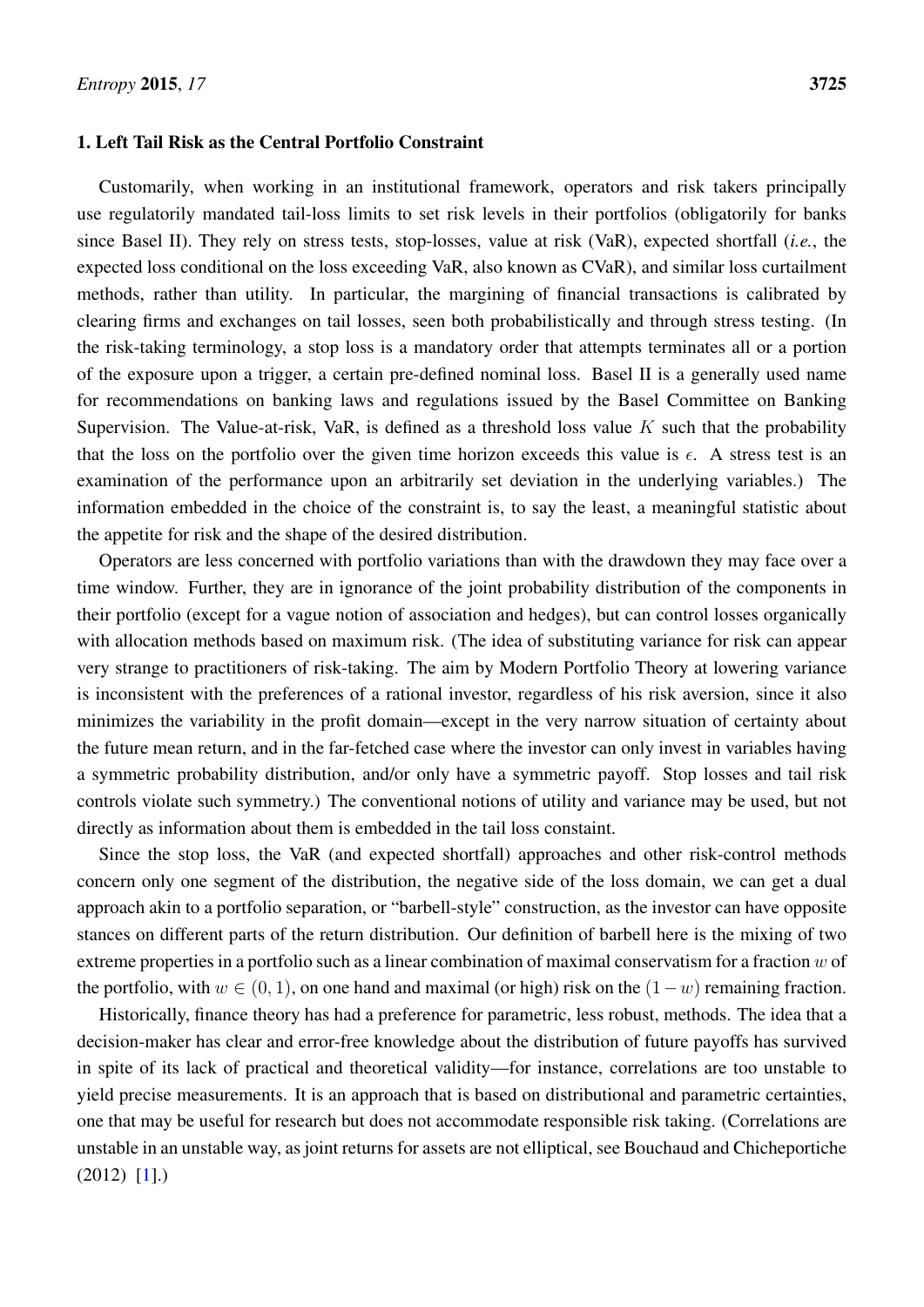There are roughly two traditions: one based on highly parametric decision-making by the economics establishment (largely represented by Markowitz [\[2\]](#page-12-1)) and the other based on somewhat sparse assumptions and known as the Kelly criterion (Kelly, 1956 [\[3\]](#page-12-2), see Bell and Cover, 1980 [\[4\]](#page-12-3).) (In contrast to the minimum-variance approach, Kelly's method, developed around the same period as Markowitz, requires no joint distribution or utility function. In practice one needs the ratio of expected profit to worst-case return dynamically adjusted to avoid ruin. Obviously, model error is of smaller consequence under the Kelly criterion: Thorp (1969) [\[5\]](#page-12-4), Haigh (2000) [\[6\]](#page-12-5), Mac Lean, Ziemba and Blazenko [\[7\]](#page-13-0). For a discussion of the differences between the two approaches, see Samuelson's objection to the Kelly criterion and logarithmic sizing in Thorp 2010 [\[8\]](#page-13-1).) Kelly's method is also related to left- tail control due to proportional investment, which automatically reduces the portfolio in the event of losses; but the original method requires a hard, nonparametric worst-case scenario, that is, securities that have a lower bound in their variations, akin to a gamble in a casino, which is something that, in finance, can only be accomplished through binary options. The Kelly criterion, in addition, requires some precise knowledge of future returns such as the mean. Our approach goes beyond the latter method in accommodating more uncertainty about the returns, whereby an operator can only control his left-tail via derivatives and other forms of insurance or dynamic portfolio construction based on stop-losses. (Xu, Wu, Jiang, and Song (2014) [\[9\]](#page-13-2) contrast mean variance to maximum entropy and uses entropy to construct robust portfolios.)

In a nutshell, we hardwire the curtailments on loss but otherwise assume maximal uncertainty about the returns. More precisely, we equate the return distribution with the *maximum entropy extension* of constraints expressed as statistical expectations on the left-tail behavior as well as on the expectation of the return or log-return in the non-danger zone. (Note that we use *Shannon* entropy throughout. There are other information measures, such as Tsallis entropy [\[10\]](#page-13-3) , a generalization of Shannon entropy, and Renyi entropy, [\[11\]](#page-13-4), some of which may be more convenient computationally in special cases. However, Shannon entropy is the best known and has a well-developed maximization framework. )

Here, the "left-tail behavior" refers to the hard, explicit, institutional constraints discussed above. We describe the shape and investigate other properties of the resulting so-called *maxent* distribution. In addition to a mathematical result revealing the link between acceptable tail loss (VaR) and the expected return in the Gaussian mean-variance framework, our contribution is then twofold: (1) an investigation of the shape of the distribution of returns from portfolio construction under more natural constraints than those imposed in the mean-variance method, and (2) the use of stochastic entropy to represent residual uncertainty.

VaR and CVaR methods are not error free—parametric VaR is known to be ineffective as a risk control method on its own. However, these methods can be made robust using constructions that, upon paying an insurance price, no longer depend on parametric assumptions. This can be done using derivative contracts or by organic construction (clearly if someone has 80% of his portfolio in numéraire securities, the risk of losing more than 20% is zero independent from all possible models of returns, as the fluctuations in the numéraire are not considered risky). We use "pure robustness" or both VaR and zero shortfall via the "hard stop" or insurance, which is the special case in our paper of what we called earlier a "barbell" construction.

It is worth mentioning that it is an old idea in economics that an investor can build a portfolio based on two distinct risk categories, see Hicks (1939) [\[12\]](#page-13-5). Modern Portfolio Theory proposes the mutual fund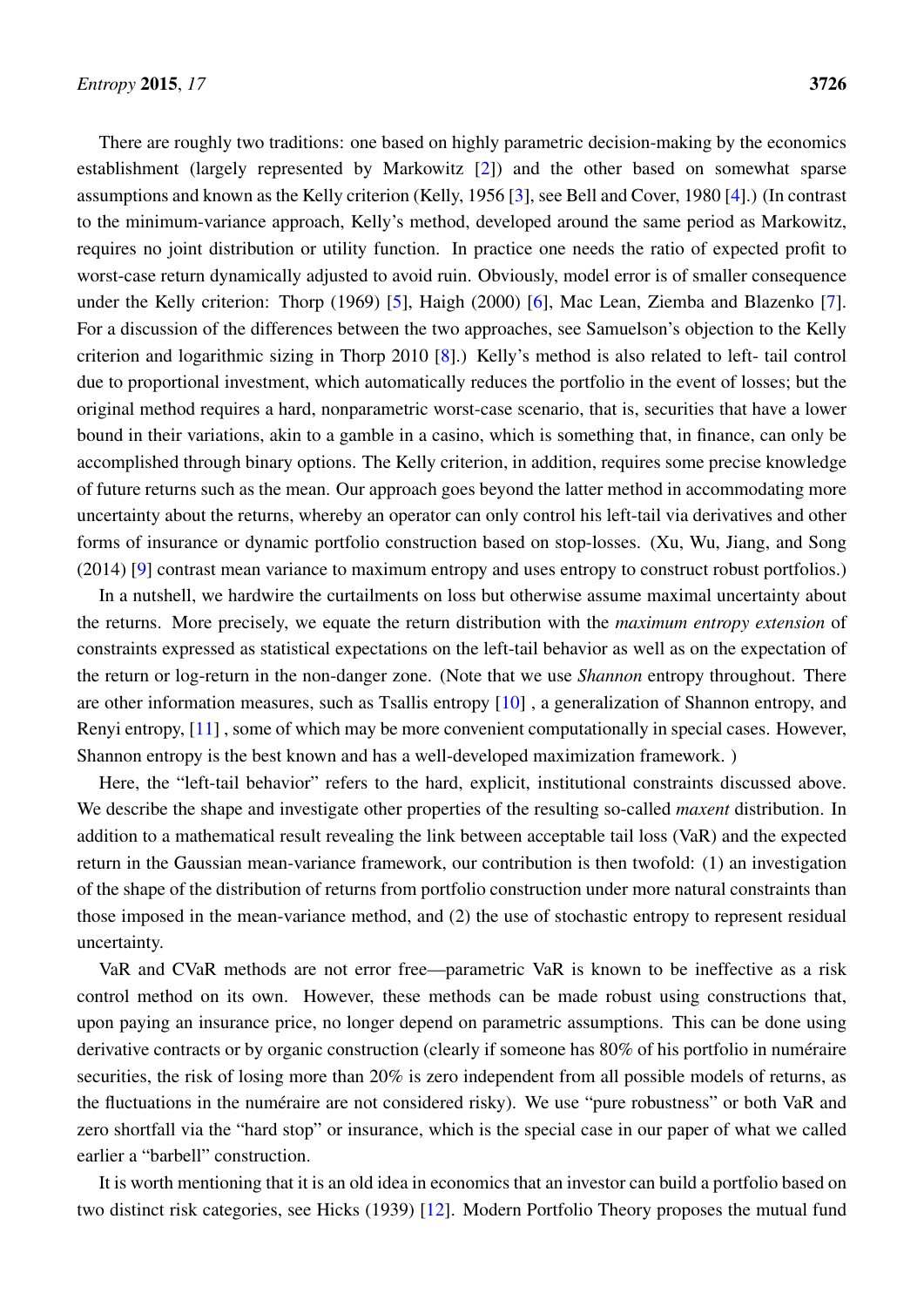theorem or "separation" theorem, namely that all investors can obtain their desired portfolio by mixing two mutual funds, one being the riskfree asset and one representing the optimal mean-variance portfolio that is tangent to their constraints; see Tobin (1958) [\[13\]](#page-13-6), Markowitz (1959) [\[14\]](#page-13-7), and the variations in Merton (1972) [\[15\]](#page-13-8), Ross (1978) [\[16\]](#page-13-9). In our case a riskless asset is the part of the tail where risk is set to exactly zero. Note that the risky part of the portfolio needs to be minimum variance in traditional financial economics; for our method the exact opposite representation is taken for the risky one.

#### *1.1. The Barbell as seen by E.T. Jaynes*

Our approach to constrain only what can be constrained (in a robust manner) and to maximize entropy elsewhere echoes a remarkable insight by E.T. Jaynes in "How should we use entropy in economics?" [\[17\]](#page-13-10):

"It may be that a macroeconomic system does not move in response to (or at least not solely in response to) the forces that are supposed to exist in current theories; it may simply move in the direction of increasing entropy as constrained by the conservation laws imposed by Nature and Government."

# 2. Revisiting the Mean Variance Setting

Let  $\vec{X} = (X_1, ..., X_m)$  denote m asset returns over a given single period with joint density  $g(\vec{x})$ , mean returns  $\vec{\mu} = (\mu_1, ..., \mu_m)$  and  $m \times m$  covariance matrix  $\Sigma: \Sigma_{ij} = \mathbb{E}(X_i X_j) - \mu_i \mu_j, 1 \le i, j \le m$ . Assume that  $\vec{\mu}$  and  $\Sigma$  can be reliably estimated from data.

The return on the portolio with weights  $\vec{w} = (w_1, ..., w_m)$  is then

$$
X = \sum_{i=1}^{m} w_i X_i,
$$

which has mean and variance

$$
\mathbb{E}(X) = \vec{w}\vec{\mu}^T, \quad V(X) = \vec{w}\Sigma\vec{w}^T.
$$

In standard portfolio theory one minimizes  $V(X)$  over all  $\vec{w}$  subject to  $\mathbb{E}(X) = \mu$  for a fixed desired average return  $\mu$ . Equivalently, one maximizes the expected return  $\mathbb{E}(X)$  subject to a fixed variance  $V(X)$ . In this framework variance is taken as a substitute for risk.

To draw connections with our entropy-centered approach, we consider two standard cases:

(1) **Normal World:** The joint distribution  $q(\vec{x})$  of asset returns is multivariate Gaussian  $N(\vec{\mu}, \Sigma)$ . Assuming normality is equivalent to assuming  $q(\vec{x})$  has maximum (Shannon) entropy among all multivariate distributions with the given first- and second-order statistics  $\vec{\mu}$  and  $\Sigma$ . Moreover, for a fixed mean  $\mathbb{E}(X)$ , minimizing the variance  $V(X)$  is equivalent to minimizing the entropy (uncertainty) of X. (This is true since joint normality implies that X is univariate normal for any choice of weights and the entropy of a  $N(\mu, \sigma^2)$  variable is  $H = \frac{1}{2}$  $\frac{1}{2}(1 + \log(2\pi\sigma^2))$ .) This is natural in a world with complete information. ( The idea of entropy as mean uncertainty is in Philippatos and Wilson (1972) [\[18\]](#page-13-11); see Zhou *et al.* (2013) [\[19\]](#page-13-12) for a review of entropy in financial economics and Georgescu-Roegen (1971) [\[20\]](#page-13-13) for economics in general.)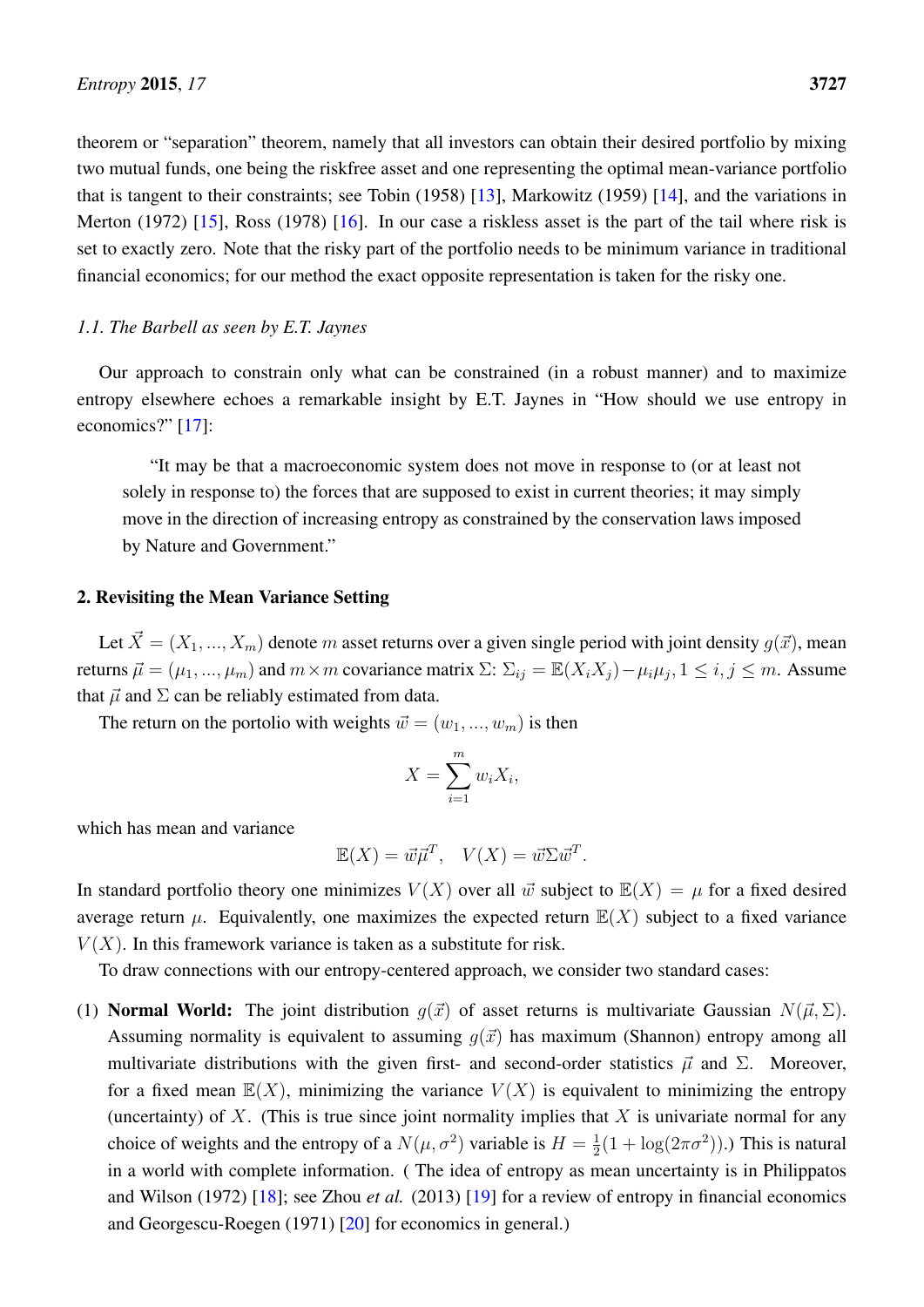(2) Unknown Multivariate Distribution: Since we assume we can estimate the second-order structure, we can still carry out the Markowitz program, *i.e.*, choose the portfolio weights to find an optimal mean-variance performance, which determines  $\mathbb{E}(X) = \mu$  and  $V(X) = \sigma^2$ . However, we do not know the distribution of the return X. Observe that *assuming* X is normal  $N(\mu, \sigma^2)$  is equivalent to assuming the entropy of X is *maximized* since, again, the normal maximizes entropy at a given mean and variance, see [\[18\]](#page-13-11).

Our strategy is to generalize the second scenario by replacing the variance  $\sigma^2$  by two left-tail value-at-risk constraints and to model the portfolio return as the maximum entropy extension of these constraints together with a constraint on the overall performance or on the growth of the portfolio in the non-danger zone.

# *2.1. Analyzing the Constraints*

Let X have probability density  $f(x)$ . In everything that follows, let  $K < 0$  be a normalizing constant chosen to be consistent with the risk-taker's wealth. For any  $\epsilon > 0$  and  $\nu_- < K$ , the *value-at-risk constraints* are:

# (1) Tail probability:

$$
\mathbb{P}(X \le K) = \int_{-\infty}^{K} f(x) \, \mathrm{d}x = \epsilon.
$$

#### (2) Expected shortfall (CVaR):

$$
\mathbb{E}(X|X \leq K) = \nu_{-}.
$$

Assuming (1) holds, constraint (2) is equivalent to

$$
\mathbb{E}(XI_{(X\leq K)}) = \int_{-\infty}^{K} x f(x) \, \mathrm{d}x = \epsilon \nu_{-}.
$$

Given the value-at-risk parameters  $\theta = (K, \epsilon, \nu_{-})$ , let  $\Omega_{var}(\theta)$  denote the set of probability densities f satisfying the two constraints. Notice that  $\Omega_{var}(\theta)$  is convex:  $f_1, f_2 \in \Omega_{var}(\theta)$  implies  $\alpha f_1 + (1 - \alpha)f_2 \in$  $\Omega_{var}(\theta)$ . Later we will add another constraint involving the overall mean.

#### 3. Revisiting the Gaussian Case

Suppose we assume X is Gaussian with mean  $\mu$  and variance  $\sigma^2$ . In principle it should be possible to satisfy the VaR constraints since we have two free parameters. Indeed, as shown below, the left-tail constraints determine the mean and variance; see Figure [1.](#page-5-0) However, satisfying the VaR constraints imposes interesting restrictions on  $\mu$  and  $\sigma$  and leads to a natural inequality of a "no free lunch" style.

Let  $\eta(\epsilon)$  be the  $\epsilon$ -quantile of the standard normal distribution, *i.e.*,  $\eta(\epsilon) = \Phi^{-1}(\epsilon)$ , where  $\Phi$  is the c.d.f. of the standard normal density  $\phi(x)$ . In addition, set

$$
B(\epsilon) = \frac{1}{\epsilon \eta(\epsilon)} \phi(\eta(\epsilon)) = \frac{1}{\sqrt{2\pi} \epsilon \eta(\epsilon)} \exp\{-\frac{\eta(\epsilon)^2}{2}\}.
$$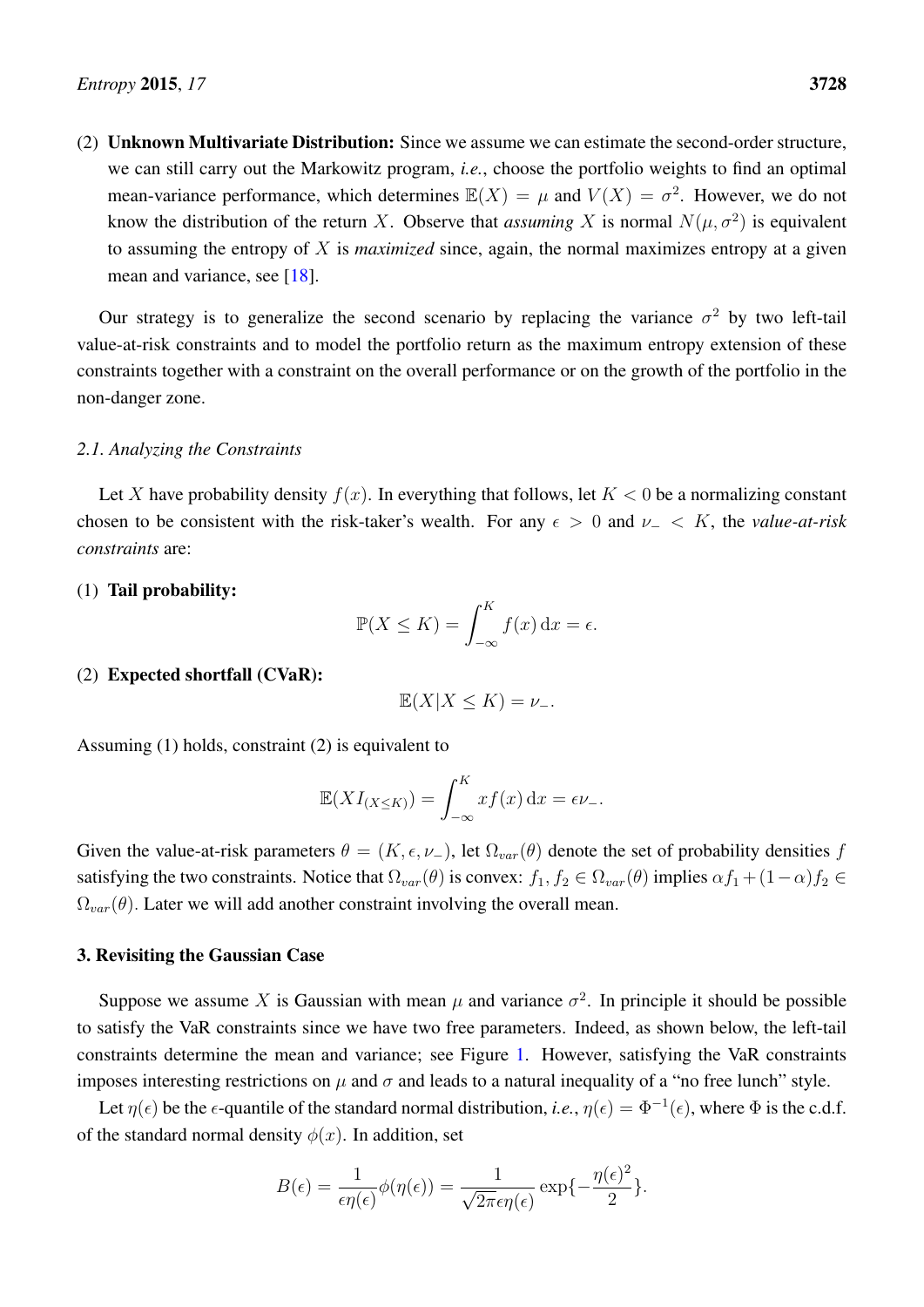<span id="page-5-0"></span>

Figure 1. By setting K (the value at risk), the probability  $\epsilon$  of exceeding it, and the shortfall when doing so, there is no wiggle room left under a Gaussian distribution:  $\sigma$  and  $\mu$  are determined, which makes construction according to portfolio theory less relevant.

**Proposition 1.** If  $X \sim N(\mu, \sigma^2)$  and satisfies the two VaR constraints, then the mean and variance are *given by:*

$$
\mu = \frac{\nu_- + KB(\epsilon)}{1 + B(\epsilon)}, \ \ \sigma = \frac{K - \nu_-}{\eta(\epsilon)(1 + B(\epsilon))}.
$$

*Moreover,*  $B(\epsilon) < -1$  *and*  $\lim_{\epsilon \to 0} B(\epsilon) = -1$ *.* 

The proof is in the Appendix. The VaR constraints lead directly to two linear equations in  $\mu$  and  $\sigma$ :

$$
\mu + \eta(\epsilon)\sigma = K, \quad \mu - \eta(\epsilon)B(\epsilon)\sigma = \nu_{-}.
$$

Consider the conditions under which the VaR constraints allow a *positive* mean return  $\mu = \mathbb{E}(X) > 0$ . First, from the above linear equation in  $\mu$  and  $\sigma$  in terms of  $\eta(\epsilon)$  and K, we see that  $\sigma$  increases as  $\epsilon$ increases for any fixed mean  $\mu$ , and that  $\mu > 0$  if and only if  $\sigma > \frac{K}{\eta(\epsilon)}$ , *i.e.*, we must accept a lower bound on the variance which increases with  $\epsilon$ , which is a reasonable property. Second, from the expression for  $\mu$  in Proposition 1, we have

$$
\mu > 0 \iff |\nu_-| > KB(\epsilon).
$$

Consequently, the only way to have a positive expected return is to accommodate a sufficiently large risk expressed by the various tradeoffs among the risk parameters  $\theta$  satisfying the inequality above. (This type of restriction also applies more generally to symmetric distributions since the left tail constraints impose a structure on the location and scale. For instance, in the case of a Student T distribution with scale s, location m, and tail exponent  $\alpha$ , the same linear relation between s and m applies:  $s = (K - m)\kappa(\alpha)$ , where  $\kappa(\alpha) = -\frac{i\sqrt{I_{2e}^{-1}\left(\frac{\alpha}{2},\frac{1}{2}\right)}}{\sqrt{\alpha}\sqrt{I_{2e}^{-1}\left(\frac{\alpha}{2},\frac{1}{2}\right)-1}}$ , where  $I^{-1}$  is the inverse of the regularized incomplete beta function I, and s the solution of  $\epsilon = \frac{1}{2}$  $\frac{1}{2}I_{\frac{\alpha s^2}{(k-m)^2+\alpha s^2}}$  $\left(\frac{\alpha}{2}\right)$  $\frac{\alpha}{2},\frac{1}{2}$  $\frac{1}{2}$ .)

#### *3.1. A Mixture of Two Normals*

In many applied sciences, a mixture of two normals provides a useful and natural extension of the Gaussian itself; in finance, the Mixture Distribution Hypothesis (denoted as MDH in the literature) refers to a mixture of two normals and has been very widely investigated (see for instance Richardson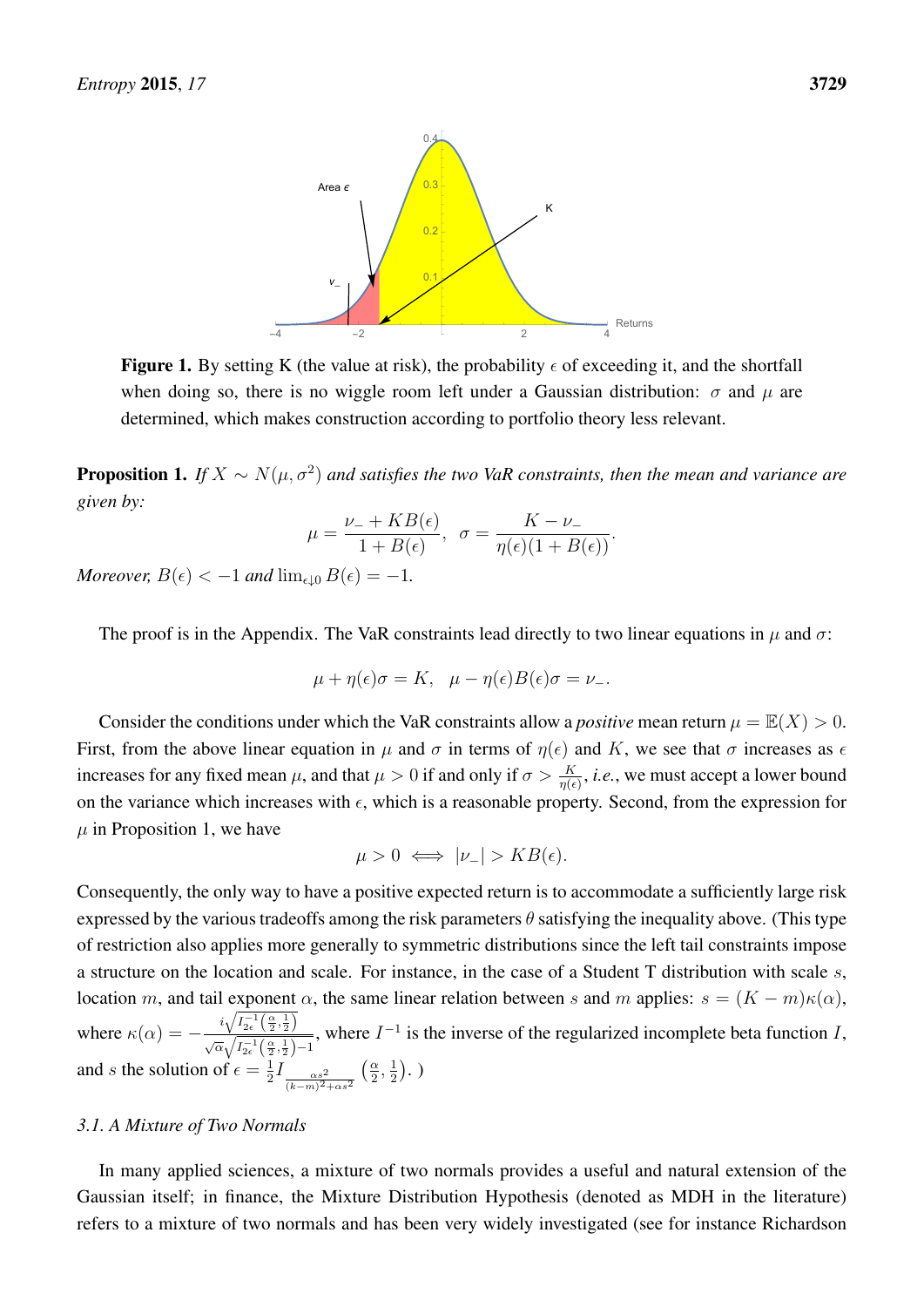and Smith (1995) [\[21\]](#page-13-14)). H. Geman and T. Ané (1996) [\[22\]](#page-13-15) exhibit how an infinite mixture of normal distributions for stock returns arises from the introduction of a "stochastic clock" accounting for the uneven arrival rate of information flow in the financial markets. In addition, option traders have long used mixtures to account for fat tails, and to examine the sensitivity of a portfolio to an increase in kurtosis ("DvegaDvol"); see Taleb (1997) [\[23\]](#page-13-16). Finally, Brigo and Mercurio (2002) [\[24\]](#page-13-17) use a mixture of two normals to calibrate the skew in equity options.

Consider the mixture

$$
f(x) = \lambda N(\mu_1, \sigma_1^2) + (1 - \lambda)N(\mu_2, \sigma_2^2).
$$

An intuitively simple and appealing case is to fix the overall mean  $\mu$ , and take  $\lambda = \epsilon$  and  $\mu_1 = \nu_-,$  in which case  $\mu_2$  is constrained to be  $\frac{\mu-\epsilon\nu_-}{1-\epsilon}$ . It then follows that the left-tail constraints are approximately satisfied for  $\sigma_1, \sigma_2$  sufficiently small. Indeed, when  $\sigma_1 = \sigma_2 \approx 0$ , the density is effectively composed of two spikes (small variance normals) with the left one centered at  $\nu$  and the right one centered at at  $\mu-\epsilon\nu \frac{-\epsilon\nu}{1-\epsilon}$ . The extreme case is a Dirac function on the left, as we see next.

#### 3.1.1. Dynamic Stop Loss, A Brief Comment

<span id="page-6-0"></span>One can set a level  $K$  below which there is no mass, with results that depend on accuracy of the execution of such a stop. The distribution to the right of the stop-loss no longer looks like the standard Gaussian, as it builds positive skewness in accordance to the distance of the stop from the mean. We limit any further discussion to the illustrations in Figure [2.](#page-6-0)



Figure 2. Dynamic stop loss acts as an absorbing barrier, with a Dirac function at the executed stop.

#### 4. Maximum Entropy

From the comments and analysis above, it is clear that, in practice, the density  $f$  of the return  $X$  is unknown; in particular, no theory provides it. Assume we can adjust the portfolio parameters to satisfy the VaR constraints, and perhaps another constraint on the expected value of some function of  $X$  (e.g., the overall mean). We then wish to compute probabilities and expectations of interest, for example  $\mathbb{P}(X > 0)$  or the probability of losing more than 2K, or the expected return given  $X > 0$ . One strategy is to make such estimates and predictions under the most unpredictable circumstances consistent with the constraints. That is, use the *maximum entropy extension* (MEE) of the constraints as a model for  $f(x)$ .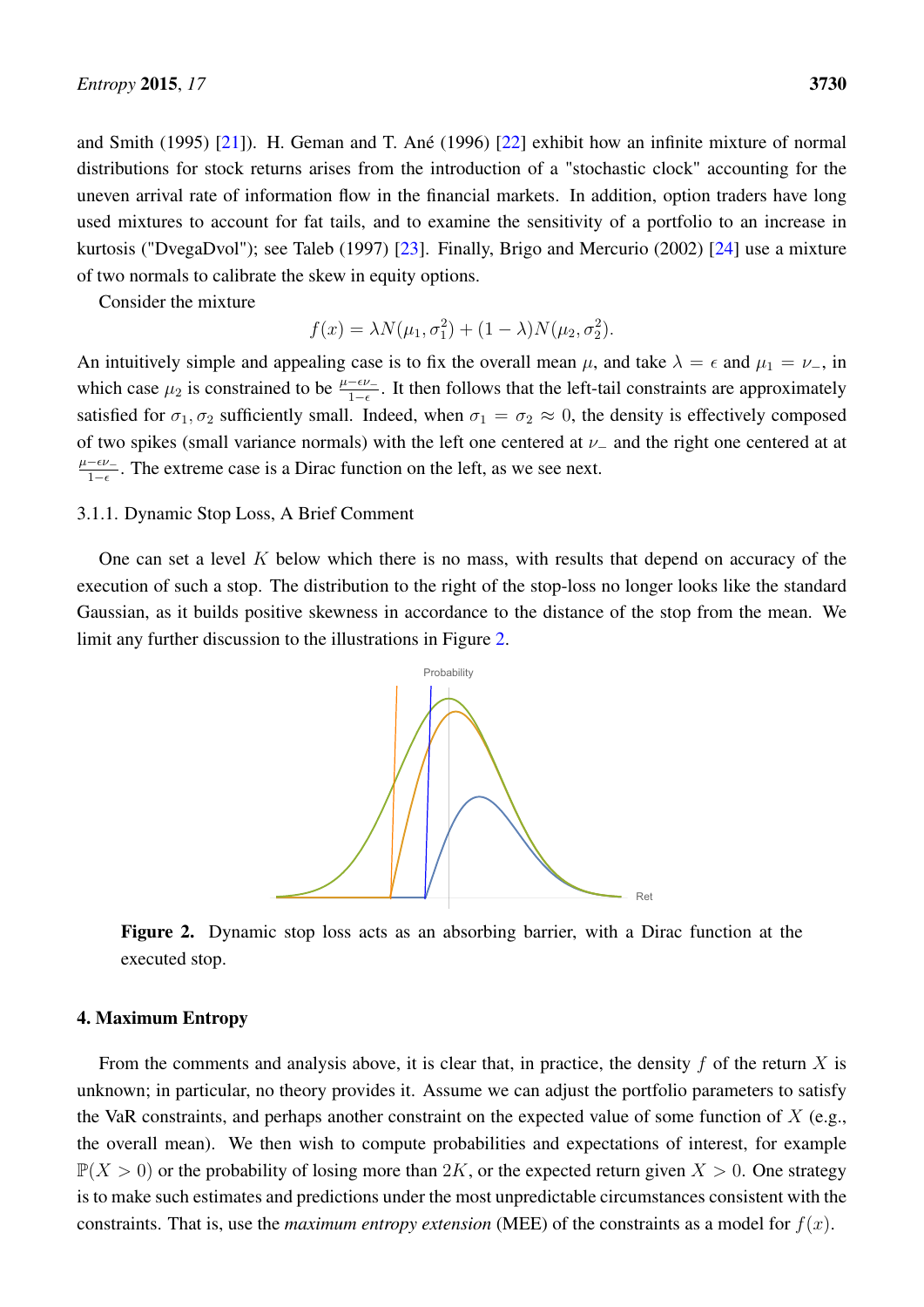The "differential entropy" of f is  $h(f) = -\int f(x) \ln f(x) dx$ . (In general, the integral may not exist.) Entropy is concave on the space of densities for which it is defined. In general, the MEE is defined as

$$
f_{MEE} = \arg\max_{f \in \Omega} h(f)
$$

where  $\Omega$  is the space of densities which satisfy a set of constraints of the form  $E\phi_j(X) = c_j, j = j$ 1, ..., J. Assuming  $\Omega$  is non-empty, it is well-known that  $f_{MEE}$  is unique and (away from the boundary of feasibility) is an exponential distribution in the constraint functions, *i.e.*, is of the form

$$
f_{MEE}(x) = C^{-1} \exp\left(\sum_{j} \lambda_j \phi_j(x)\right)
$$

where  $C = C(\lambda_1, ..., \lambda_M)$  is the normalizing constant. (This form comes from differentiating an appropriate functional  $J(f)$  based on entropy, and forcing the integral to be unity and imposing the constraints with Lagrange mult1ipliers.) In the special cases below we use this characterization to find the MEE for our constraints.

In our case we want to maximize entropy subject to the VaR constraints together with any others we might impose. Indeed, the VaR constraints alone do not admit an MEE since they do not restrict the density  $f(x)$  for  $x > K$ . The entropy can be made arbitrarily large by allowing f to be identically  $C = \frac{1-\epsilon}{N-k}$  $\frac{1-\epsilon}{N-K}$  over  $K < x < N$  and letting  $N \to \infty$ . Suppose, however, that we have adjoined one or more constraints on the behavior of f which are compatible with the VaR constraints in the sense that the set of densities  $\Omega$  satisfying all the constraints is non-empty. Here  $\Omega$  would depend on the VaR parameters  $\theta = (K, \epsilon, \nu_{-})$  together with those parameters associated with the additional constraints.

## *4.1. Case A: Constraining the Global Mean*

The simplest case is to add a constraint on the mean return, *i.e.*, fix  $\mathbb{E}(X) = \mu$ . Since  $\mathbb{E}(X) = \mathbb{P}(X \leq$  $K\mathbb{E}(X|X \leq K) + \mathbb{P}(X > K)\mathbb{E}(X|X > K)$ , adding the mean constraint is equivalent to adding the constraint

$$
\mathbb{E}(X|X > K) = \nu_+
$$

where  $\nu_+$  satisfies  $\epsilon \nu_- + (1 - \epsilon) \nu_+ = \mu$ .

Define

$$
f_{-}(x) = \begin{cases} \frac{1}{(K-\nu_{-})} \exp\left[-\frac{K-x}{K-\nu_{-}}\right] & \text{if } x < K, \\ 0 & \text{if } x \ge K. \end{cases}
$$

and

$$
f_{+}(x) = \begin{cases} \frac{1}{(\nu_{+}-K)} \exp\left[-\frac{x-K}{\nu_{+}-K}\right] & \text{if } x > K, \\ 0 & \text{if } x \le K. \end{cases}
$$

It is easy to check that both  $f_$  and  $f_+$  integrate to one. Then

$$
f_{MEE}(x) = \epsilon f_-(x) + (1 - \epsilon)f_+(x)
$$

is the MEE of the three constraints. First, evidently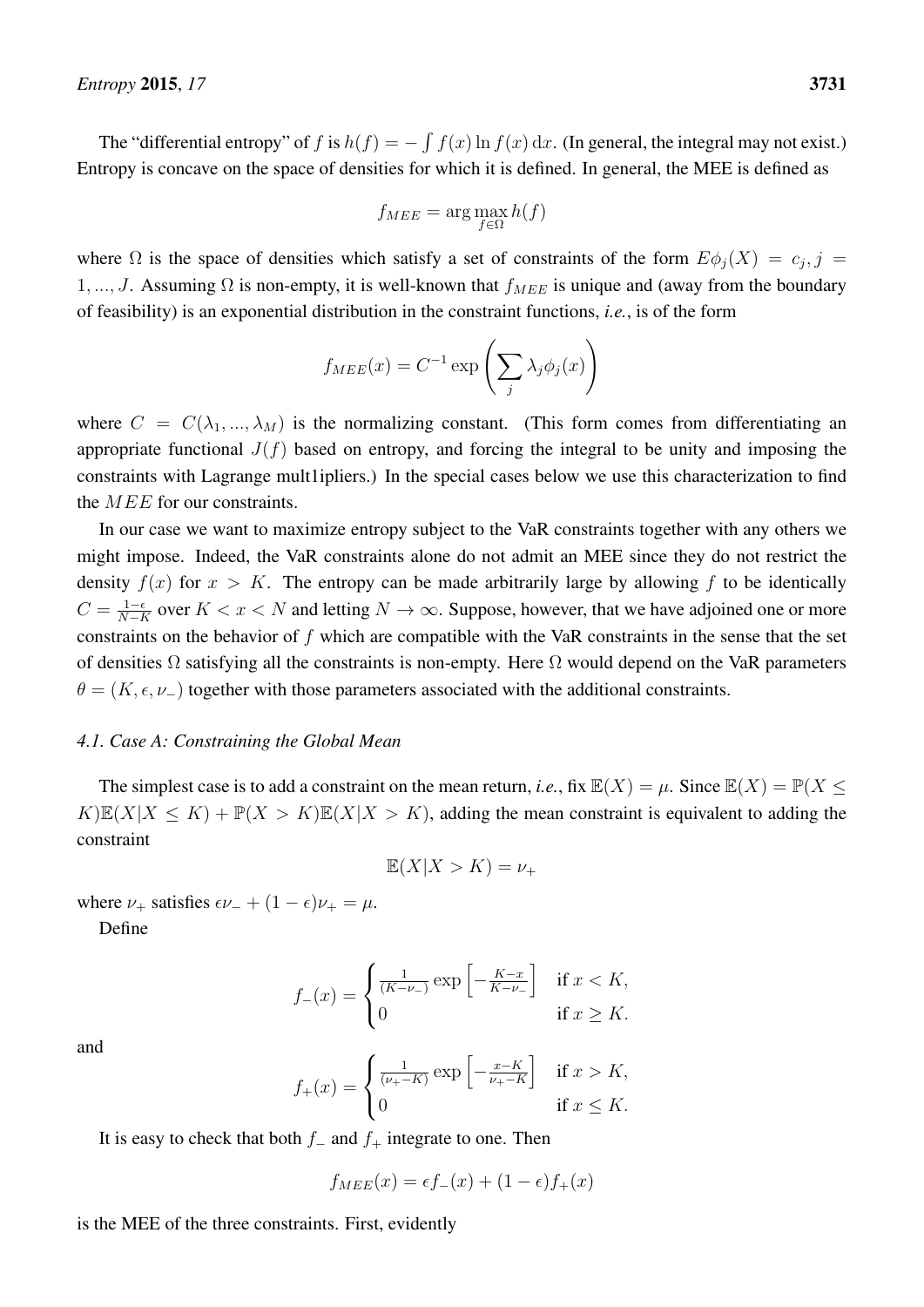1.  $\int_{-\infty}^{K} f_{MEE}(x) dx = \epsilon;$ 2.  $\int_{-\infty}^{K} x f_{MEE}(x) dx = \epsilon \nu_{-};$ 3.  $\int_K^{\infty} x f_{MEE}(x) dx = (1 - \epsilon) \nu_+$ .

Hence the constraints are satisfied. Second,  $f_{MEE}$  has an exponential form in our constraint functions:

$$
f_{MEE}(x) = C^{-1} \exp \left[ -(\lambda_1 x + \lambda_2 I_{(x \leq K)} + \lambda_3 x I_{(x \leq K)}) \right]
$$

<span id="page-8-0"></span>The shape of  $f_$  depends on the relationship between K and the expected shortfall  $\nu$ <sub>−</sub>. The closer  $\nu_$  is to K, the more rapidly the tail falls off. As  $\nu_$  → K,  $f_$  converges to a unit spike at  $x = K$ (Figures [3](#page-8-0) and [4\)](#page-8-1).



<span id="page-8-1"></span>Figure 3. Case A: Effect of different values of  $\epsilon$  on the shape of the distribution.



Figure 4. Case A: Effect of different values of  $\nu$  on the shape of the distribution.

# *4.2. Case B: Constraining the Absolute Mean*

If instead we constrain the absolute mean, namely

$$
E|X| = \int |x| f(x) \, \mathrm{d}x = \mu,
$$

.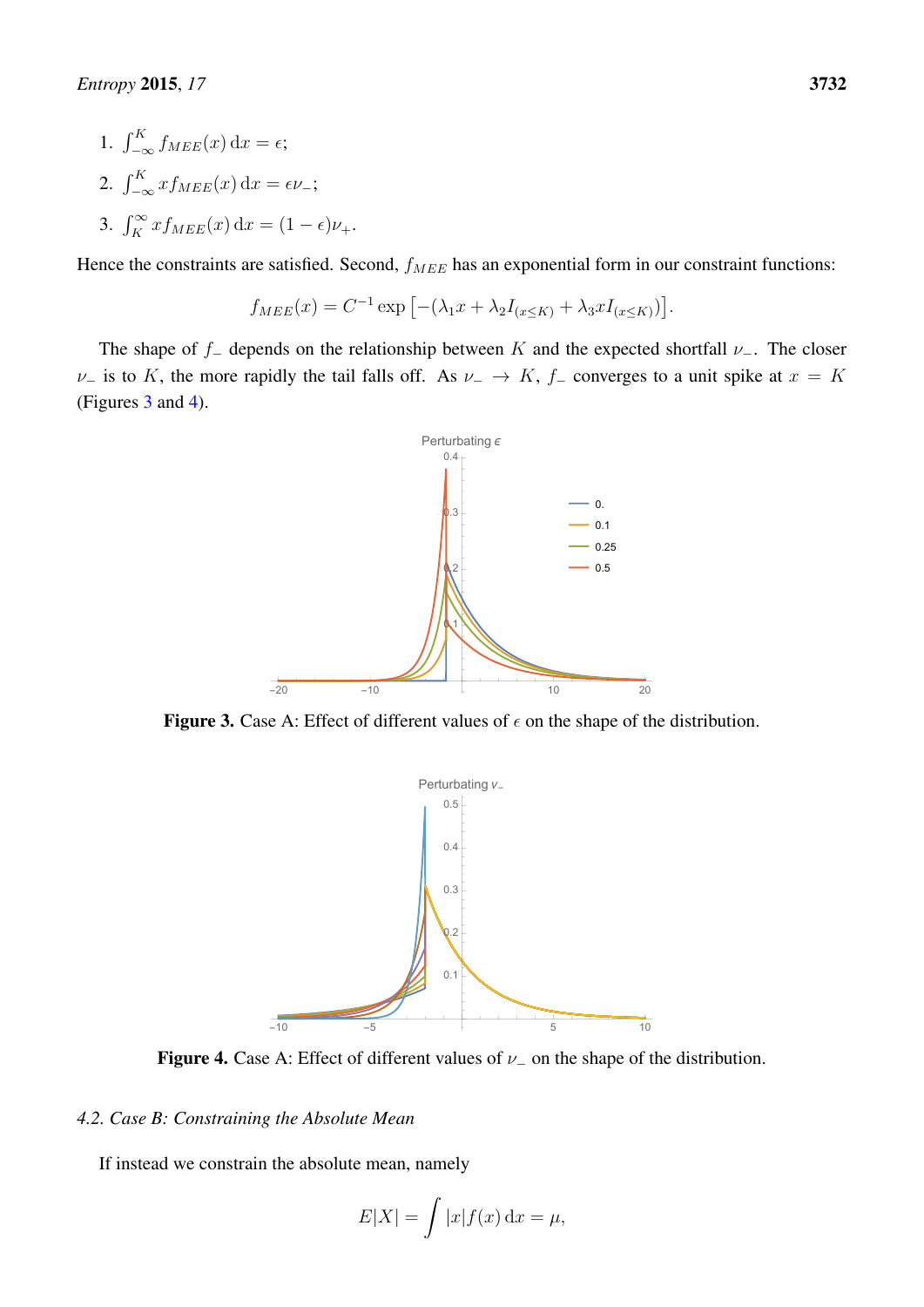then the MEE is somewhat less apparent but can still be found. Define  $f_-(x)$  as above, and let

$$
f_{+}(x) = \begin{cases} \frac{\lambda_{1}}{2 - \exp(\lambda_{1} K)} \exp(-\lambda_{1}|x|) & \text{if } x \geq K, \\ 0 & \text{if } x < K. \end{cases}
$$

Then  $\lambda_1$  can be chosen such that

$$
\epsilon \nu_- + (1 - \epsilon) \int_K^{\infty} |x| f_+(x) \, \mathrm{d}x = \mu.
$$

# *4.3. Case C: Power Laws for the Right Tail*

If we believe that actual returns have "fat tails," in particular that the right tail decays as a power law rather than exponentially (as with a normal or exponential density), than we can add this constraint to the VaR constraints instead of working with the mean or absolute mean. In view of the exponential form of the MEE, the density  $f_+(x)$  will have a power law, namely

$$
f_{+}(x) = \frac{1}{C(\alpha)} (1 + |x|)^{-(1+\alpha)}, x \ge K,
$$

for  $\alpha > 0$  if the constraint is of the form

$$
E(\log(1+|X|)|X > K) = A.
$$

Moreover, again from the MEE theory, we know that the parameter is obtained by minimizing the logarithm of the normalizing function. In this case, it is easy to show that

$$
C(\alpha) = \int_K^{\infty} (1+|x|)^{-(1+\alpha)} dx = \frac{1}{\alpha} (2 - (1 - K)^{-\alpha}).
$$

It follows that A and  $\alpha$  satisfy the equation

$$
A = \frac{1}{\alpha} - \frac{\log(1 - K)}{2(1 - K)^{\alpha} - 1}.
$$

We can think of this equation as determining the decay rate  $\alpha$  for a given A or, alternatively, as determining the constraint value A necessary to obtain a particular power law  $\alpha$ .

The final MEE extension of the VaR constraints together with the constraint on the log of the return is then:

$$
f_{MEE}(x) = \epsilon I_{(x \leq K)} \frac{1}{(K - \nu_{-})} \exp \left[ -\frac{K - x}{K - \nu_{-}} \right] + (1 - \epsilon) I_{(x > K)} \frac{(1 + |x|)^{-(1 + \alpha)}}{C(\alpha)},
$$

(see Figures [5](#page-10-0) and [6\)](#page-10-1).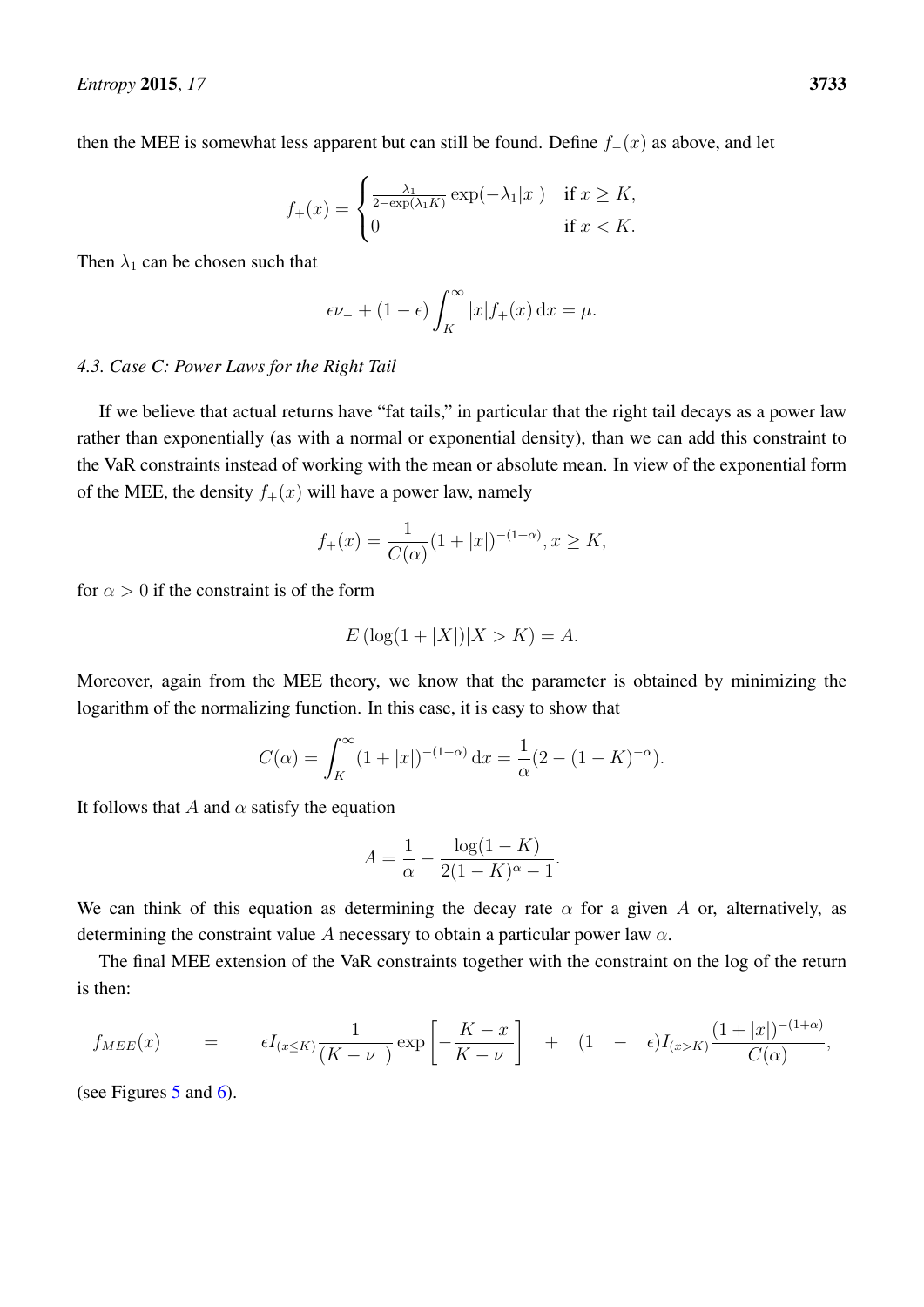<span id="page-10-0"></span>

<span id="page-10-1"></span>Figure 5. Case C: Effect of different values of on the shape of the fat-tailed maximum entropy distribution.



Figure 6. Case C: Effect of different values of on the shape of the fat-tailed maximum entropy distribution (closer K).

#### *4.4. Extension to a Multi-Period Setting: A Comment*

Consider the behavior in multi-periods. Using a naive approach, we sum up the performance as if there was no response to previous returns. We can see how Case A approaches the regular Gaussian, but not Case C (Figure [7\)](#page-11-0).

For case A the characteristic function can be written:

$$
\Psi^{A}(t) = \frac{e^{iKt}(t(K - \nu_{-} \epsilon + \nu_{+}(\epsilon - 1)) - i)}{(Kt - \nu_{-} t - i)(-1 - it(K - \nu_{+}))}
$$

So we can derive from convolutions that the function  $\Psi^A(t)^n$  converges to that of an *n*-summed Gaussian. Further, the characteristic function of the limit of the average of strategies, namely

<span id="page-10-2"></span>
$$
\lim_{n \to \infty} \Psi^A(t/n)^n = e^{it(\nu_+ + \epsilon(\nu_- - \nu_+))},\tag{1}
$$

is the characteristic function of the Dirac delta, visibly the effect of the law of large numbers delivering the same result as the Gaussian with mean  $\nu_{+} + \epsilon (\nu_{-} - \nu_{+})$ .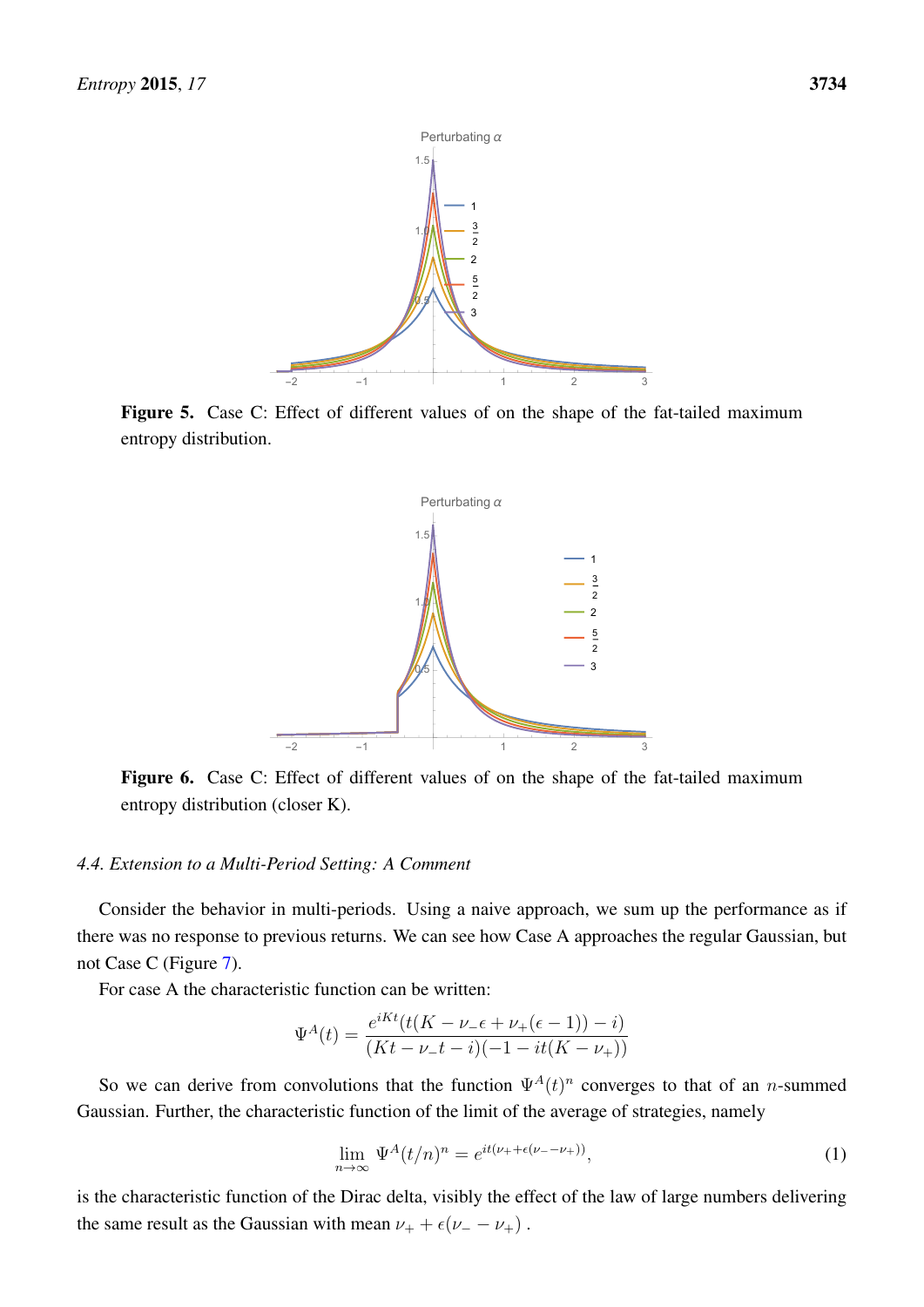<span id="page-11-0"></span>As to the power law in Case C, convergence to Gaussian only takes place for  $\alpha > 2$ , and rather slowly.



Figure 7. Average return for multiperiod naive strategy for Case A, that is, assuming independence of "sizing", as position size does not depend on past performance. They aggregate nicely to a standard Gaussian, and (as shown in Equation [\(1\)](#page-10-2)), shrink to a Dirac at the mean value.

# 5. Comments and Conclusion

We note that the stop loss plays a larger role in determining the stochastic properties than the portfolio composition. Simply, the stop is not triggered by individual components, but by variations in the total portfolio. This frees the analysis from focusing on individual portfolio components when the tail—via derivatives or organic construction—is all we know and can control.

To conclude, most papers dealing with entropy in the mathematical finance literature have used minimization of entropy as an optimization criterion. For instance, Fritelli (2000) [\[25\]](#page-13-18) exhibits the unicity of a "minimal entropy martingale measure" under some conditions and shows that minimization of entropy is equivalent to maximizing the expected exponential utility of terminal wealth. We have, instead, and outside any utility criterion, proposed entropy maximization as the recognition of the uncertainty of asset distributions. Under VaR and Expected Shortfall constraints, we obtain in full generality a "barbell portfolio" as the optimal solution, extending to a very general setting the approach of the two-fund separation theorem.

# Acknowledgments

The authors thank the editor and the three anonymous referees for helpful comments.

## Author Contributions

All three authors contributed to the research and have read and approved the final manuscript.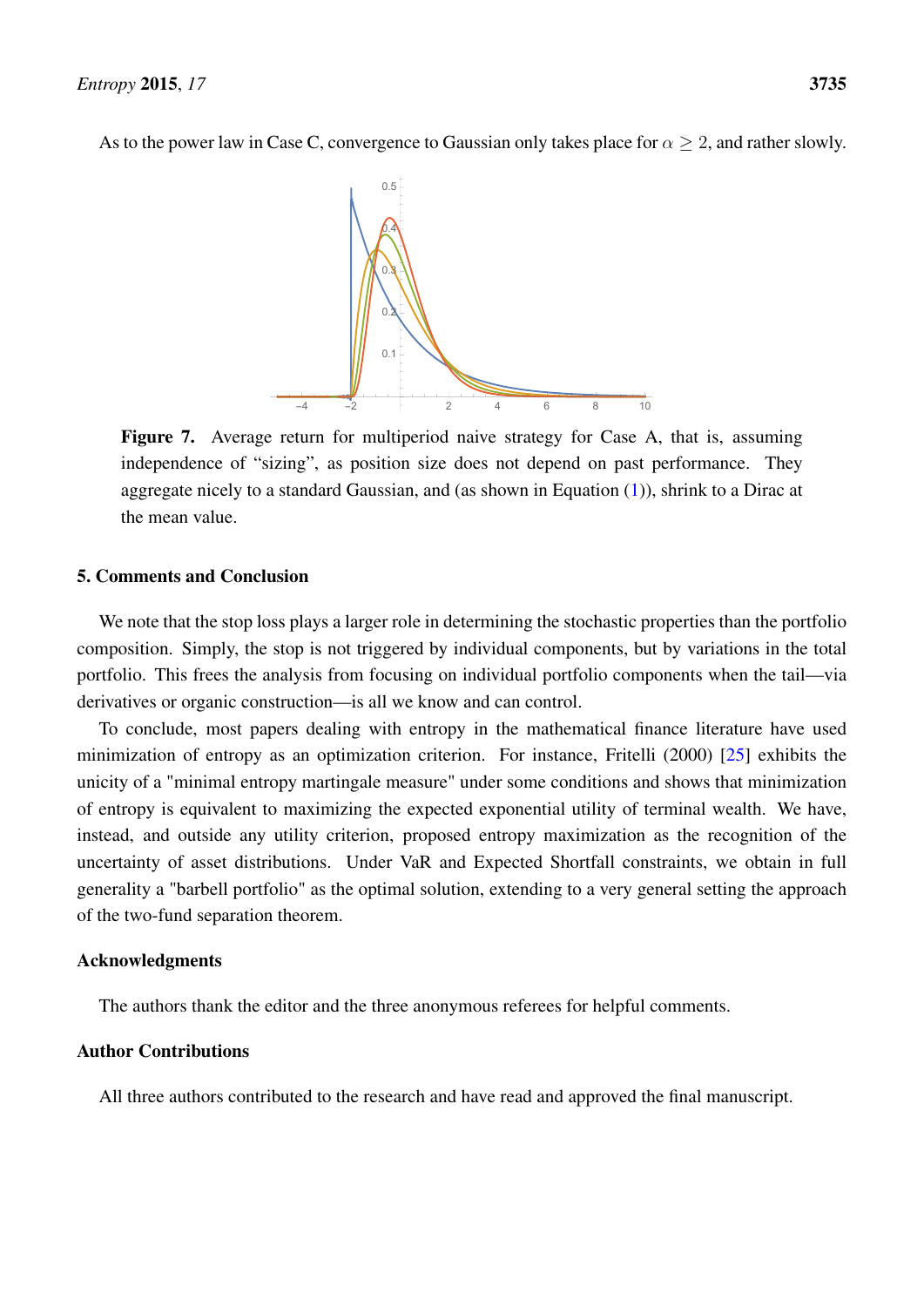#### Appendix A

$$
\epsilon = \mathbb{P}(X < K) = \mathbb{P}(Z < \frac{K - \mu}{\sigma}) = \Phi(\frac{K - \mu}{\sigma}).
$$

By definition,  $\Phi(\eta(\epsilon)) = \epsilon$ . Hence,

<span id="page-12-6"></span>
$$
K = \mu + \eta(\epsilon)\sigma \tag{2}
$$

For the shortfall constraint,

$$
\mathbb{E}(X; X < k) = \int_{-\infty}^{K} \frac{x}{\sqrt{2\pi}\sigma} \exp\left(-\frac{(x-\mu)^2}{2\sigma^2}\right) dx
$$
\n
$$
= \mu\epsilon + \sigma \int_{-\infty}^{(K-\mu)/\sigma} x\phi(x) dx
$$
\n
$$
= \mu\epsilon - \frac{\sigma}{\sqrt{2\pi}} \exp\left(-\frac{(K-\mu)^2}{2\sigma^2}\right)
$$

Since,  $\mathbb{E}(X; X < K) = \epsilon \nu_{-}$ , and from the definition of  $B(\epsilon)$ , we obtain

<span id="page-12-7"></span>
$$
\nu_{-} = \mu - \eta(\epsilon)B(\epsilon)\sigma\tag{3}
$$

Solving [\(2\)](#page-12-6) and [\(3\)](#page-12-7) for  $\mu$  and  $\sigma^2$  gives the expressions in Proposition 1.

Finally, by symmetry to the "upper tail inequality" of the standard normal, we have, for  $x < 0$ ,  $\Phi(x) \leq \frac{\phi(x)}{-x}$  $\frac{\phi(x)}{-x}$ . Choosing  $x = \eta(\epsilon) = \Phi^{-1}(\epsilon)$  yields  $\epsilon = P(X < \eta(\epsilon)) \le -\epsilon B(\epsilon)$  or  $1 + B(\epsilon) \le 0$ . Since the upper tail inequality is asymptotically exact as  $x \to \infty$  we have  $B(0) = -1$ , which concludes the proof.

# Conflicts of Interest

Although it may not technically represent a conflict of interest in the standard scientific sense, one of the authors (Taleb) reports that has been practicing variants of the "barbell" strategy throughout his trading career.

#### References

- <span id="page-12-0"></span>1. Chicheportiche, R.; Bouchaud, J.-P. The joint distribution of stock returns is not elliptical. *Int. J. Theor. Appl. Financ.* 2012, *15*, doi:10.1142/S0219024912500197.
- <span id="page-12-1"></span>2. Markowitz, H. Portfolio selection. *J. Financ.* 1952, *7*, 77–91.
- <span id="page-12-2"></span>3. Kelly, J.L. A new interpretation of information rate. *IRE Trans. Inf. Theory* 1956, *2*, 185–189.
- <span id="page-12-3"></span>4. Bell, R.M.; Cover, T.M. Competitive optimality of logarithmic investment. *Math. Oper. Res.* 1980, *5*, 161–166.
- <span id="page-12-4"></span>5. Thorp, E.O. Optimal gambling systems for favorable games. *Revue de l'Institut International de Statistique* 1969, *37*, 273–293.
- <span id="page-12-5"></span>6. Haigh, J. The kelly criterion and bet comparisons in spread betting. *J. R. Stat. Soc. D* 2000, *49*, 531–539.